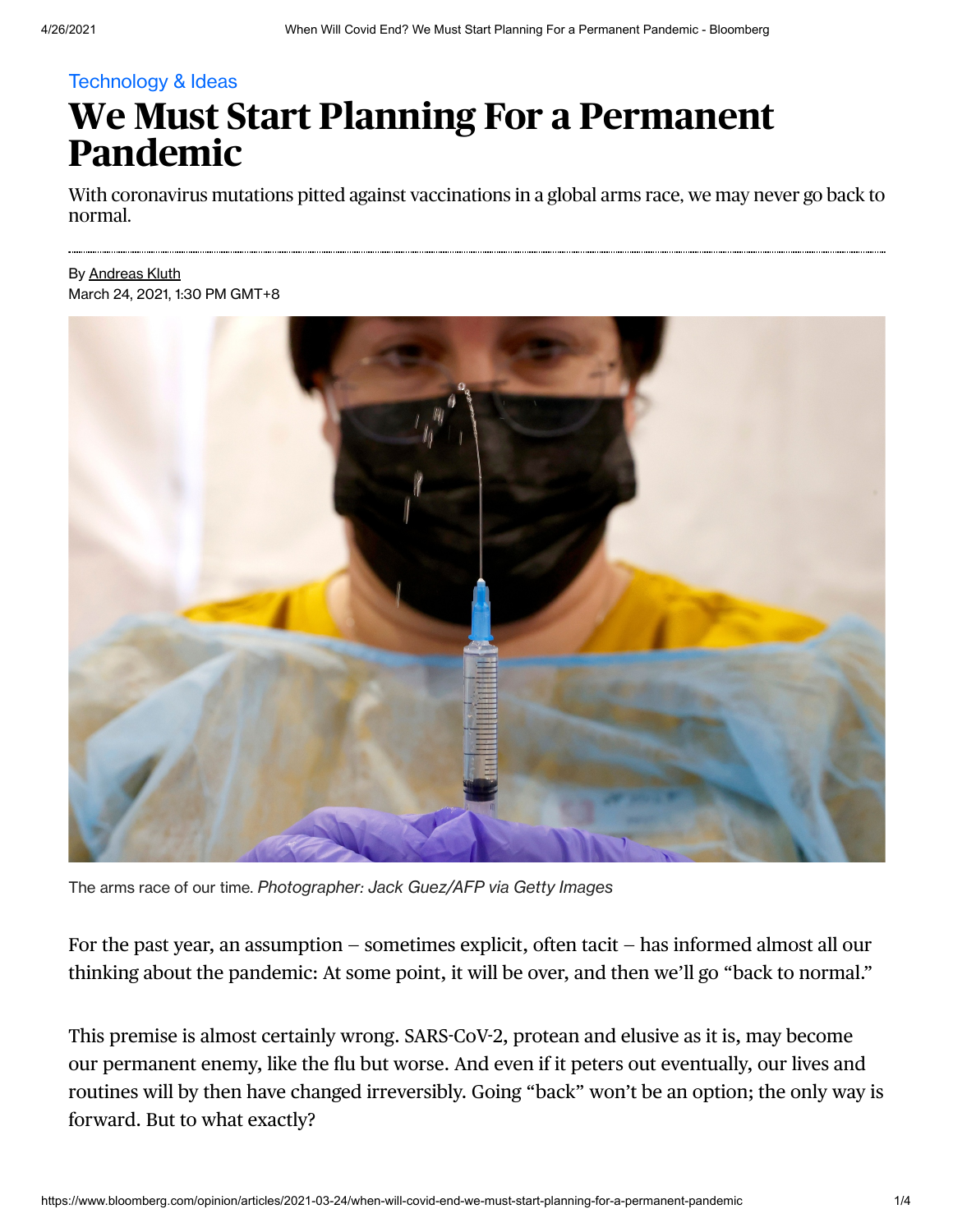Most epidemics disappear once populations achieve herd immunity and the pathogen has too few vulnerable bodies available as hosts for its self-propagation. This herd protection comes about through the combination of natural immunity in people who've recovered from infection and vaccination of the remaining population.

In the case of SARS-CoV-2, however, recent developments suggest that we may never achieve herd immunity. Even the U.S., which leads most other countries in vaccinations and already had large outbreaks, won't get there. That's the upshot of an [analysis](https://jamanetwork.com/journals/jama/fullarticle/2777343) by Christopher Murray at the University of Washington and Peter Piot at the London School of Hygiene and Tropical Medicine.

The main reason is the ongoing emergence of new variants that behave almost like new viruses. A clinical [vaccine](https://www.novavax.com/sites/default/files/2021-02/20210202-NYAS-Novavax-Final.pdf) trial in South Africa showed that people in the placebo group who had previously been infected with one strain had no immunity against its mutated descendant and became reinfected. There are similar reports from parts of Brazil that had massive outbreaks and subsequently suffered renewed epidemics.

That leaves only vaccination as a path toward lasting herd immunity. And admittedly*, some* of the shots available today are still *somewhat* effective against *some* of the new variants. But over time they will become powerless against the coming mutations.

Of course, vaccine makers are already feverishly working on making new jabs. In particular, inoculations based on the revolutionary mRNA technology I've previously described can be updated faster than any vaccine in history. But the serum still needs to be made, shipped,

| <b>More from</b>                                           |
|------------------------------------------------------------|
|                                                            |
|                                                            |
| Hedge Fund Arbs Face a \$3.2 Billion Crunch Day            |
| The More You Save, The Poorer Everyone Else Feels          |
| Elon Musk's Star Power Shows How to Save the Earth         |
| What the Oscars Say About China's Struggle With Soft Power |

distributed and jabbed.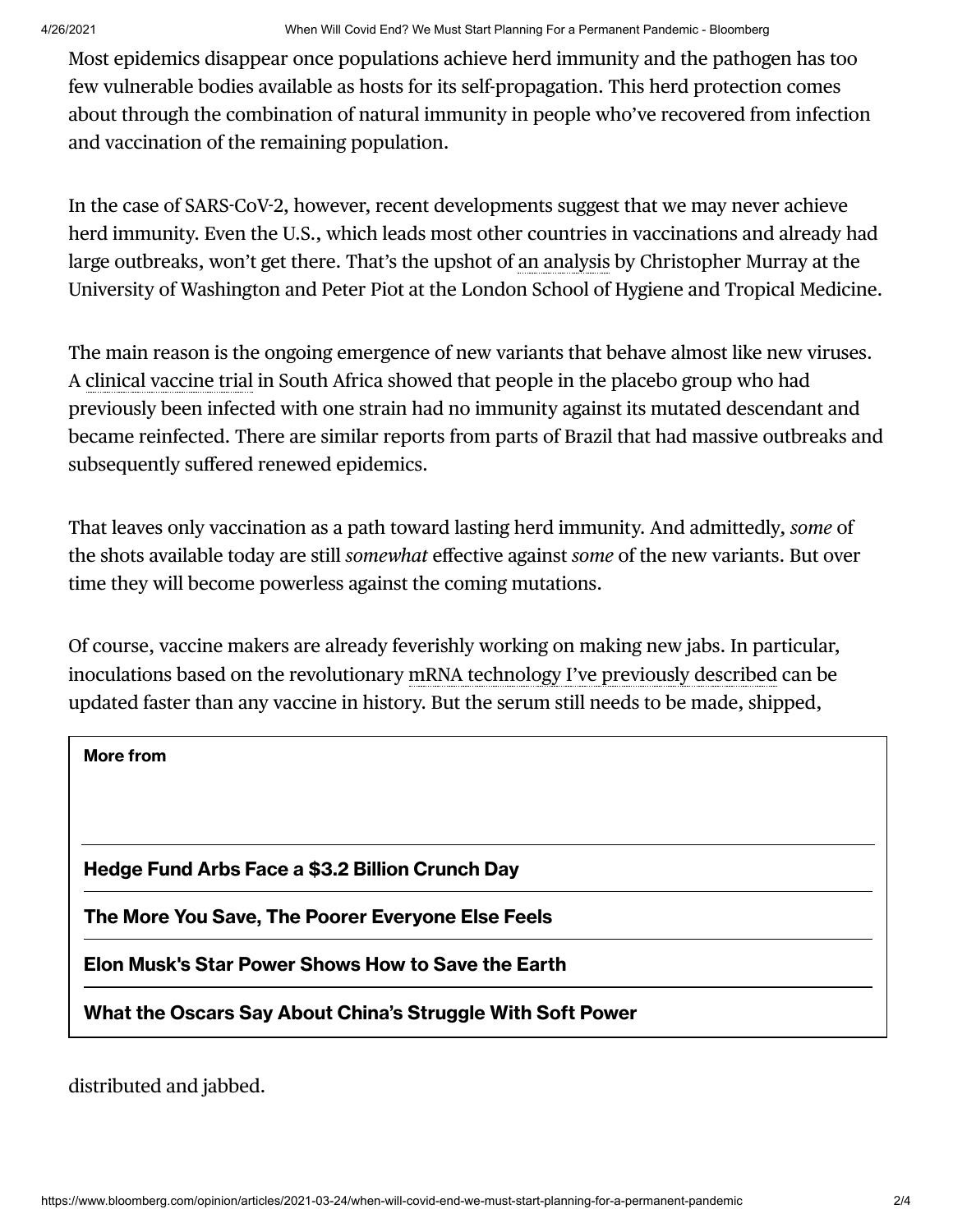And that process can't happen fast enough, nor cover the planet widely enough. Yes, some of us may win a regional round or two against the virus, by [vaccinating](https://www.bloomberg.com/graphics/covid-vaccine-tracker-global-distribution/) one particular population  $-$  as Israel has done, for instance. But evolution doesn't care where it does its work, and the virus replicates wherever it finds warm and unvaccinated bodies with cells that let it reproduce its RNA. As it copies itself, it makes occasional coding mistakes. And some of those chance errors turn into yet more mutations.

These viral avatars are popping up wherever there's a lot of transmission going on and somebody bothers to look closely. A British, a South African and at least one Brazilian strain have already become notorious, but I've also seen reports of viral cousins and nephews showing up in California, Oregon and elsewhere. If we were to sequence samples in more places, we'd probably find even more relatives.

We should therefore assume that the virus is already mutating fast in the many poor countries that have so far received no jabs at all, even if their youthful populations keep mortality manageable and thus mask the severity of local outbreaks. Last month, Antonio Guterres, the Secretary General of the United Nations, [reminded](https://www.un.org/press/en/2021/sc14438.doc.htm) the world that 75% of all shots had been administered in just 10 countries, while 130 others hadn't primed a single syringe.

A pathogen's evolution is neither surprising nor automatically worrisome. One frequent pattern is that bugs over time become more contagious but less virulent. After all, *not* killing your host too efficiently confers an advantage in natural selection. If SARS-CoV-2 goes this route, it'll eventually become just another common cold.

But that's not what it's been doing recently. The variants we know of have become more infectious, but no less lethal. From an epidemiological point of view, that's the worst news.

Consider two alternative evolutionary paths. In one, a virus becomes more severe but not more transmissible. It will cause more disease and death, but the growth is linear. In the other path, a mutating virus becomes neither more nor less virulent but more contagious. It will cause increases in disease and death that are exponential rather than linear. Adam Kucharski at the London School of Hygiene and Tropical Medicine [explains](https://twitter.com/AdamJKucharski/status/1343567425107881986) the math here.

If this is the evolutionary trajectory of SARS-CoV-2, we're in for seemingly endless cycles of outbreaks and remissions, social restrictions and relaxations, lockdowns and reopenings. At least in rich countries, we will probably get vaccinated a couple of times a year, against the latest variant in circulation, but never fast or comprehensively enough to achieve herd immunity.